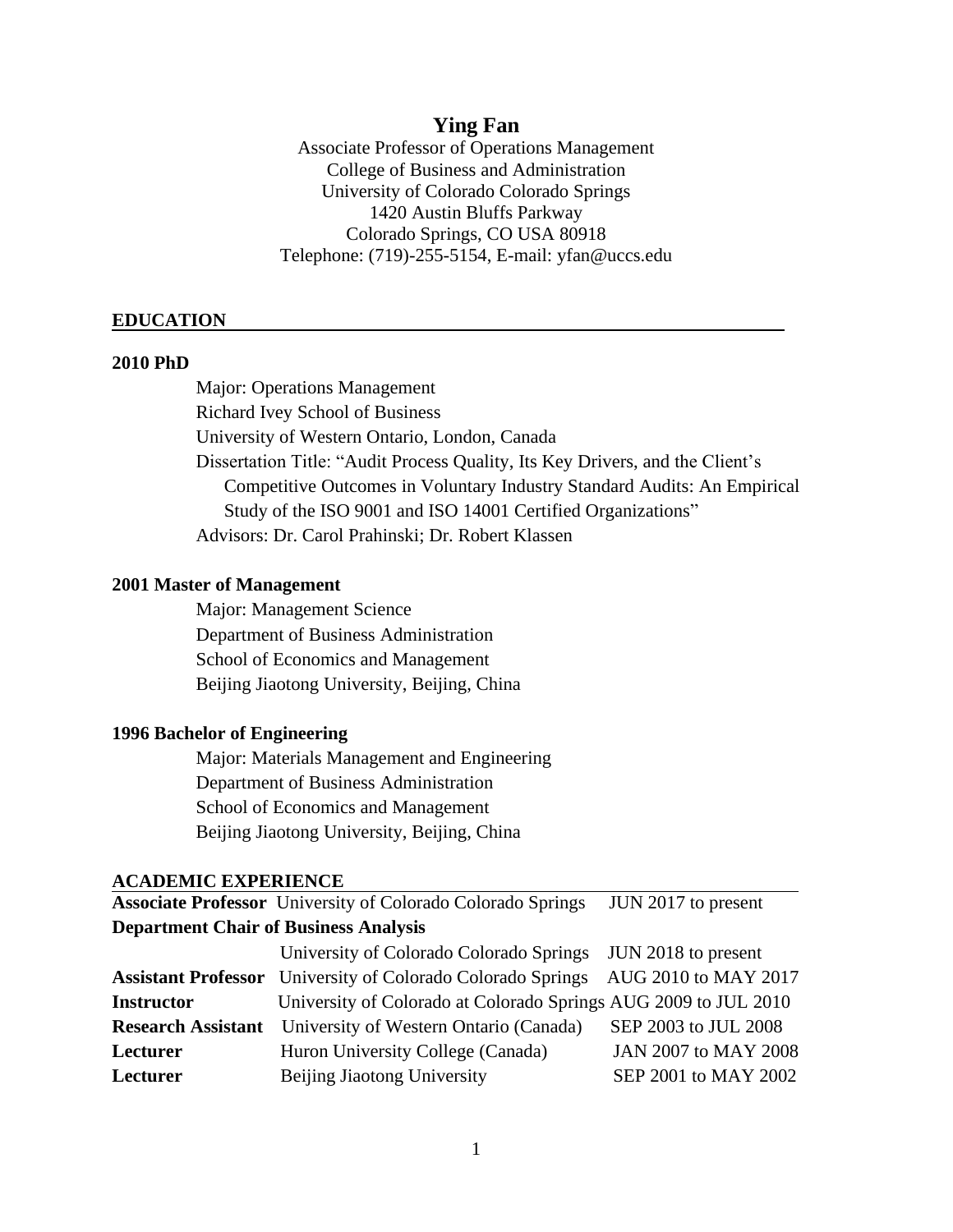### **RESEARCH**

### *Referred Publications*

### *Peer Reviewed Journals*

- 1. Niu, R. and Fan, Y.(forthcoming) "A comparative study of online review management in hospitality services", *International Journal of Services and Operations Management*.
- 2. Niu, R. and Fan, Y., (2018) "An exploratory study of online review management in hospitality services", *Journal of Service Theory and Practice,* 28 (1), pp. 79-98.
- 3. Fan, Y., French, M. L., Duray, R., & Stading, G. L. (2017). Service strategy to improve operational capabilities in the public sector. *Service Industries Journal*, 37 (11-12), pp. 703- 725.
- 4. Fan, Y. and Niu, R.(2017), "Service recovery strategies using social network sites" *International Journal of Services and Operations Management*, 28(4), pp. 540-563.
- 5. Fan, Y. and Niu, R.(2016), "To tweet or not to tweet? exploring the effectiveness of service recovery strategies using social media" *International Journal of Operations and Production Management*, 36(9), pp. 1014-1036.
- 6. Niu, R. and Fan, Y. (2015), " An in-depth Investigation on Quality Management Practices in China: Programs Adopted and Why", *International Journal of Quality and Reliability Management,* 32(7), pp. 736-753.
- 7. French, M. F. Fan, Y. and Stading, G. (2015), "Influencing factors for effective emergency response: empirical evidence from tri-lakes monument fire protection district", *Management Research Review,* 38(5), pp. 559-576.
- 8. Fan, Y., French, M. and Stading, G. (2015) "Disaster response: an examination of resource management in the early hours", *Journal of Applied Business and Economics*, 17(2). pp. 22- 41.
- 9. Niu, R. and Fan, Y. (2012), "What Matters to Customers Using Social Network to Complain, Empirical Evidence from Airline Industry", *Journal of Business and Leadership*, 8, pp. 90- 104.
- 10. Prahinski, C., and Fan, Y. (2007), "Supplier evaluation: the role of communication quality", *Journal of Supply Chain Management* 43(3), 16-28.
- 11. Fan, Y. and Dong, G. (1999), "Opportunities and challenges for supply chain management in the knowledge economy", *Journal of Railway Materials Management* 17 (3), pp. 81-84, Chinese Publication.

### *Peer Reviewed Book Chapters*

12. French, M. Fan, Y. and Stading, G.(2014). "Disaster response: exploring the impact on area emergency services", in Warkentin, M. ed., *Trends and Research in the Decision Sciences: Best Papers from the 2014 Annual Conference*, Pearson/FT Press, 2014, pp. 1-10.

### *Peer Reviewed Conference Proceedings*

- 1. Niu, R. and Fan, Y., "Social media management strategies and service operations" *Proceedings of the 46th Annual Meeting of the Decision Sciences Institute (DSI)*, Seattle, WA, November 2015.
- 2. French, M. F. Fan, Y., Duray, R. and Stading, G., "Improving emergency response performance: contingency effects of environmental uncertainty", *Proceedings of the 46th Annual Meeting of the Decision Sciences Institute (DSI)*, Seattle, WA, November 2015.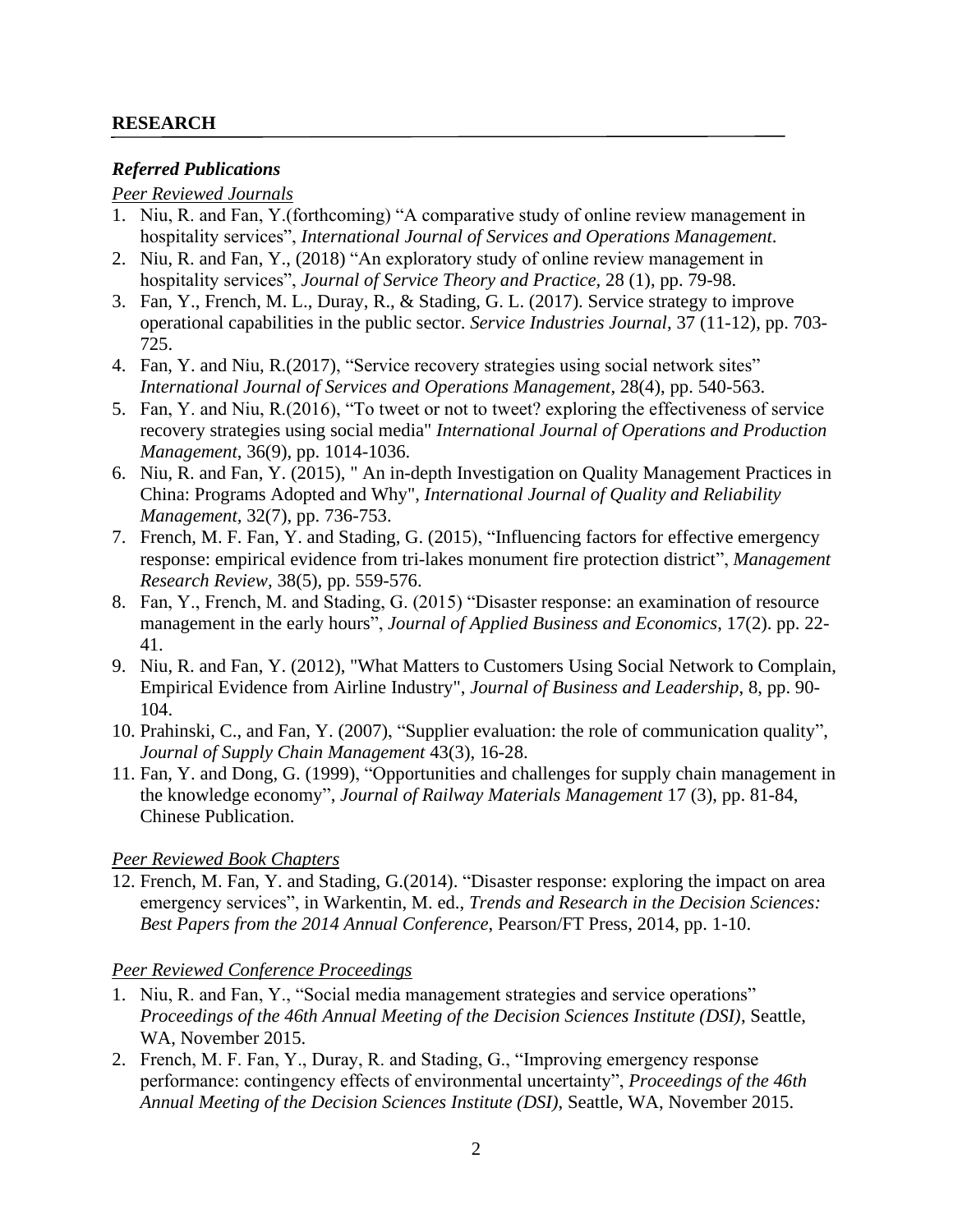- 3. Fan, Y. French, M. and Stading, G. (2013), "Influencing Factors for Effective Emergency Response: Empirical Evidence From Tri-Lakes Monument Fire Protection District", *Proceedings of the 44tht Annual Meeting of the Decision Sciences Institute (DSI)*, Baltimore, 2013.
- 4. Fan, Y. and Niu, R. (2013), "Service Recovery for Social Network Customers", *Proceedings of the Service Management and Science Forum 2013*, Las Vegas, USA, August, 2013.
- 5. Fan, Y., Prahinski, C. and Klassen, R. (2010) Knowledge-based Antecedents to Audit Process Quality in Voluntary Industry Standard Audits: Empirical Evidence from ISO 9001 and ISO 14001 Certified Organizations, *Proceedings of the 41 st Annual Meeting of the Decision Sciences Institute (DSI)*, San Diego, USA, November, 2010, pg. 3921-3926.
- 6. Prahinski, C., Benton, W. C., and Fan, Y. (2007) Supplier Development: the Role of the Buyer-Supplier Relationship, *Proceedings of the 38th Annual Meeting of the Decision Sciences Institute (DSI),* Phoenix, USA, November, 2007, page 3071-3076.
- 7. Prahinski, C., and Fan, Y. (2006) Supplier Evaluation: The Role of Communication Quality and Performance, *Proceedings of the 15th Annual Conference of International Purchasing and Supply Education and Research Association (IPSERA)*, San Diego, USA, April, 2006, paper #20.

# *Work in progress*

- 1. Fan, Y. and Niu, R. "Quality management practices in China, A multiple case study", submitted to *Production, Planning and Control,* (Revise and resubmit in January, 2020)
- 2. Prahinski, C., Benton, W.C. and Fan, Y., "Supplier Development Programs, Governance Power, and Supplier Performance", submitted to International Journal of Production Economics, (Revise and resubmit, January, 2020)
- 3. French, M., Fan, Y., and Stading, G., "Area disasters: Impact on local emergency services operations", Submitted to Journal of Contingencies and Crisis Management (Revise and Resubmit, January 2020)
- 4. Gonzalez Padron, T., Fan, Y. and Zhou, M. M., "CSR Strategic Orientation in Chinese Companies and Firm Performance: An Exploratory Study", prepare for submission.
- 5. Fan, Y. and Niu, R. "Why do firms manage online reviews? An institutional perspective", Submitted to Decision Sciences Journal, Submitted in October 2018.
- 6. Fan, Y. and Niu, R. "Key dimensions of online review management systems: empirical evidence from service industry", prepare for submission.

# *Non-Referred Publications*

- 1. Teaching Case: Halton Recycling Inc. (2007) Ivey Publishing, London Canada.
- 2. Case Teaching Note: Halton Recycling Inc. (2009) Ivey Publishing, London, Canada.

# *Conference presentations*

1. French, M., Duray, R. & Fan, Y., (2019), Improving emergency response performance in public sector: the role of task complexity and integration, presented at the 50th Annual Meeting of the Decision Sciences Institute (DSI), New Orleans, November 2019.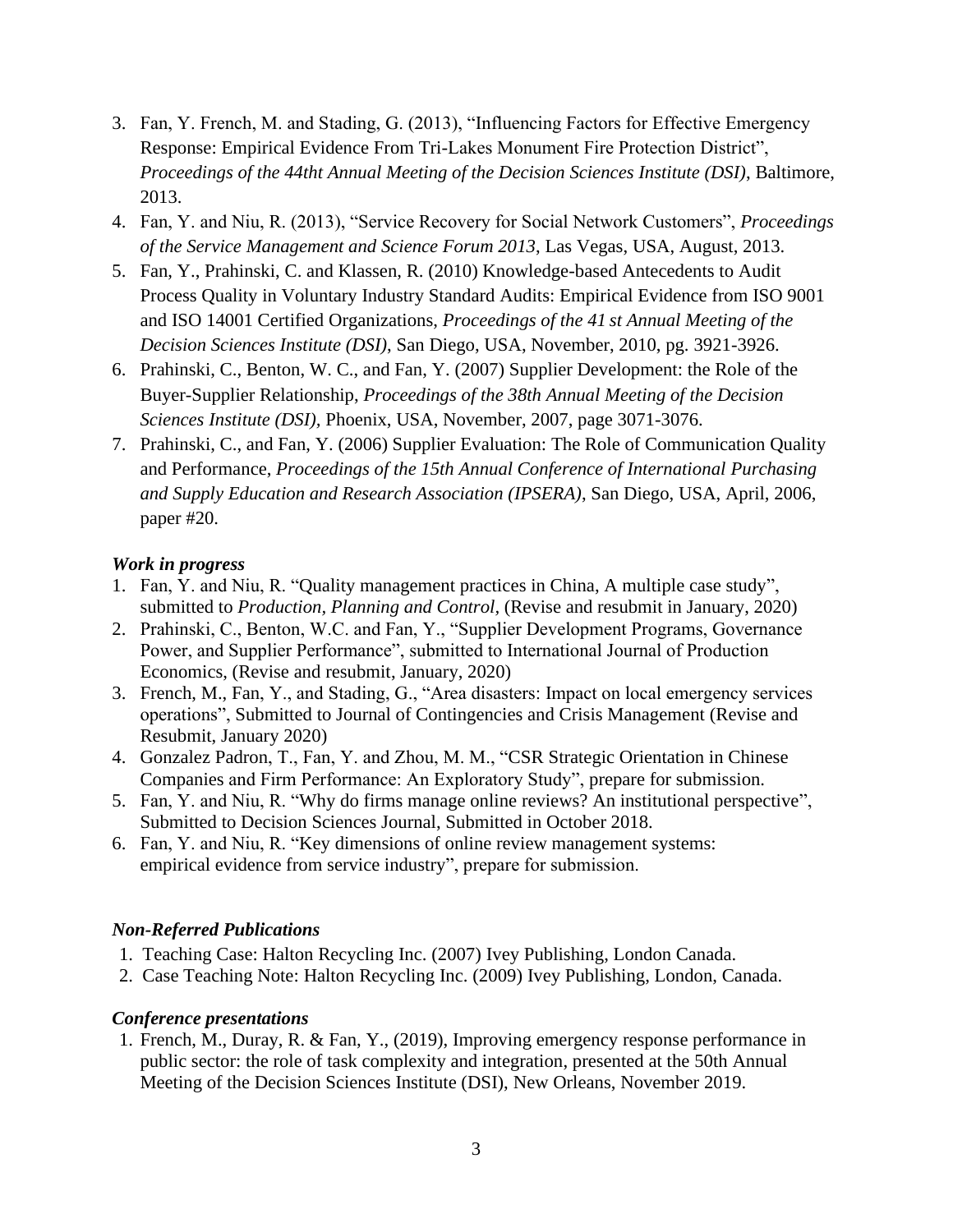- 2. Run, N. & Fan, Y., (2019), A study of supply chain risk management: empirical evidence from Chinese companies, presented at the 50th Annual Meeting of the Decision Sciences Institute (DSI), New Orleans, November 2019.
- 3. Duray, R., Fan, Y, & French, M. (2019), Integration, task complexity and emergency response performance in public sector, presented at 30th Annual Meeting of Production and Operations Management Society (POMS) Conference, Washington D.C., May 2019.
- 4. French, M.L., Duray, R. & Fan, Y (2018). Volunteer versus professionally staffed fire agencies: A study of collaboration on emergency response performance using a national database, presented at the 49th Annual Meeting of the Decision Sciences Institute (DSI), Chicago, November 2018.
- 5. Fan, Y., Niu, R., "Impact of Online Review Management On Service Performance", presented at the 49th Annual Meeting of the Decision Sciences Institute (DSI), Chicago, November 2018.
- 6. Fan, Y., Niu, R. "Online review management in service operations: Scale development and empirical validation", presented at The Asia-Pacific Decision Science Institute International Conference (APDSI), Bangkok, Thailand, July 2018.
- 7. French, M. L., Fan, Y., Stading, G. L., Production and Operations Management Society International Conference 2017, "Emergency services operations: Impact of disasters on resource capabilities," Sydney, Australia. (December 12, 2017).
- 8. Duray, R. M., Fan, Y., French, M., 48th Annual Meeting of the Decision Sciences Institute (DSI), "Answering Big Data Questions: a Categorization of Big Data Research," Washington, DC. (November 2017).
- 9. Fan, Y., Niu, R., 48th Annual Meeting of the Decision Sciences Institute (DSI), "Institutional Drivers for Online Review Management Practices: Empirical Evidence from Hospitality Services," Washington D.C. (November 18, 2017).
- 10. Duray, R. M., French, M., Fan, Y., 28th Annual Meeting of Production and Operations Management Society (POMS), "Improving operational capability of the public sector, an operations strategy perspective," Seattle, WA. (May 2017).
- 11. Fan, Y., Niu, R., 28th Annual Meeting of Production and Operations Management Society (POMS), "Why Do Service Firms Manage Online Reviews? An Institutional Perspective," Seattle. (May 7, 2017)
- 12. Fan, Y. and Niu, R. "A comparative study of online review management strategies: evidence from US and China", presented at the  $27<sup>th</sup>$  Annual Meeting of Production and Operations Management Society (POMS), Orlando, USA, May 2016
- 13. French, M., Fan, Y. and Duray, R. "The impact of external integration on emergency services performance: an empirical investigation", presented at the 27th Annual Meeting of Production and Operations Management Society (POMS), Orlando, USA, May 2016
- 14. French, M., Fan, Y. and Stading G. "Improving resource management in early hours of a disaster", presented at the 26th Annual Meeting of the Production and Operations Management Society (POMS), Washington D.C., USA, May 2015
- 15. Fan, Y. and Niu, R. "The impact of online review management strategies on service operations", presented at the 26th Annual Meeting of the Production and Operations Management Society (POMS), Washington D.C., USA, May 2015
- 16. Fan, Y. and Stock, G. "An Exploratory Study on Patient Navigation Programs: Navigator Roles, Processes and Outcomes", presented at the 45th Annual Meeting of Decision Science Institute (DSI), Tampa, USA, November, 2014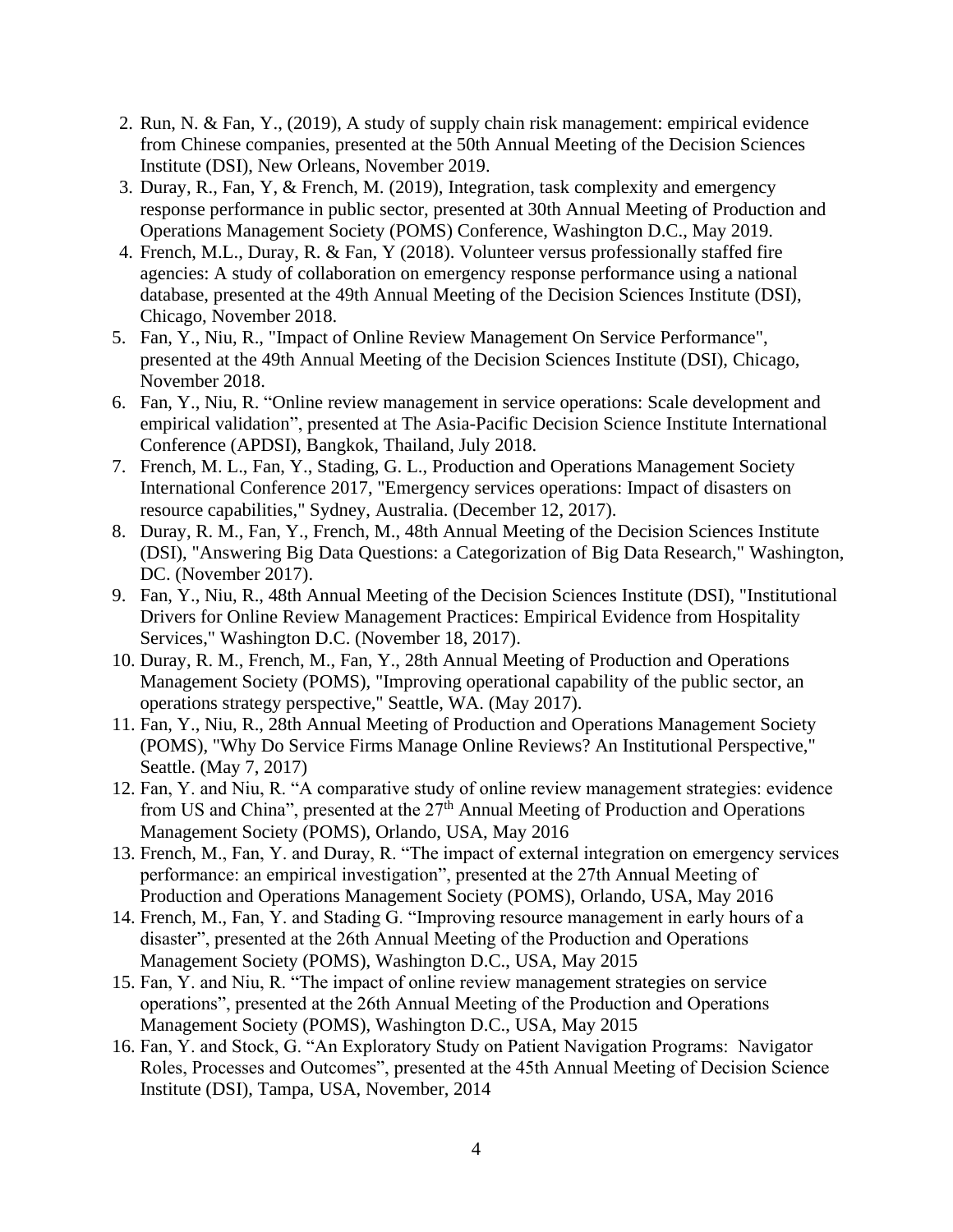- 17. French, M., Fan, Y. and Stading, G. "Disasters, Impact on Area Emergency Services", presented at the 45th Annual Meeting of Decision Science Institute (DSI), Tampa, USA, November, 2014
- 18. Niu, R. and Fan, Y. "An In-depth Investigation of Quality Management Practices in China", presented at the 45th Annual Meeting of Decision Science Institute (DSI), Tampa, USA, November, 2014
- 19. Fan, Y. and Niu.R. "Impact of Online Customer Reviews on Service Operations", presented at the 45th Annual Meeting of Decision Science Institute (DSI), Tampa, USA, November, 2014
- 20. Fan, Y. and Niu.R. "Quality management practices in China: Antecedents and Performance outcomes", presented at the 25th Annual Meeting of the Production and Operations Management Society (POMS), Atlanta, USA, May, 2014
- 21. Fan, Y., Dooley, M. and Stading, G. "Disaster Response: An Examination of Resource Management in the Early Hours", presented at the 25th Annual Meeting of the Production and Operations Management Society (POMS), Atlanta, USA, May, 2014
- 22. Niu, R. and Fan, Y. "Impact of Social Media on Service Operations", presented at the 25th Annual Meeting of the Production and Operations Management Society (POMS), Atlanta, USA, May, 2014
- 23. French, M., Fan, Y. and Stading, G. "Area Disasters: Impact on Local Emergency Services Resources", presented at the 25th Annual Meeting of the Production and Operations Management Society (POMS), Atlanta, USA, May, 2014
- 24. Prahinski, C. Benton, W.C. and Fan, Y., "The Influence of Supplier Development Program on Suppler Performance", presented at the 25th Annual Meeting of the Production and Operations Management Society (POMS), Atlanta, USA, May, 2014
- 25. Fan, Y. and Niu, R. "Service Recovery for Social Network Customers", presented at the Service Management and Science Forum, Las Vegas, USA, August, 2013
- 26. Gonzalez Padron, T., Fan, Y. and Zhou, M. M., "CSR Strategic Orientation in Chinese Companies" presented at the 6th International Annual Conference of the Chinese Scholars Association for Management Science and Engineering (CSAMSE), Beijing, China, June 2013
- 27. Fan, Y. and Niu, R. "Quality Program Implementation in China", presented at the 24th Annual Meeting of the Production and Operations Management Society (POMS), Denver, USA, April, 2013
- 28. Fan, Y. and Stock, G. "Patient Navigation: Program Models, Critical Success Factors and Program Measures", presented at the 24th Annual Meeting of the Production and Operations Management Society (POMS), Denver, USA, April, 2013
- 29. Fan, Y,. Dooley, M. and Stading, G. "Organizational Characteristics,Knowledge-based Resources and Effective Emergency Response", presented at the 24th Annual Meeting of the Production and Operations Management Society (POMS), Denver, USA, April, 2013
- 30. Fan, Y. and Niu, R. "Service Recovery Strategies Using Social Networks", presented at the 23rd Annual Meeting of the Production and Operations Management Society (POMS), Chicago, USA, May, 2011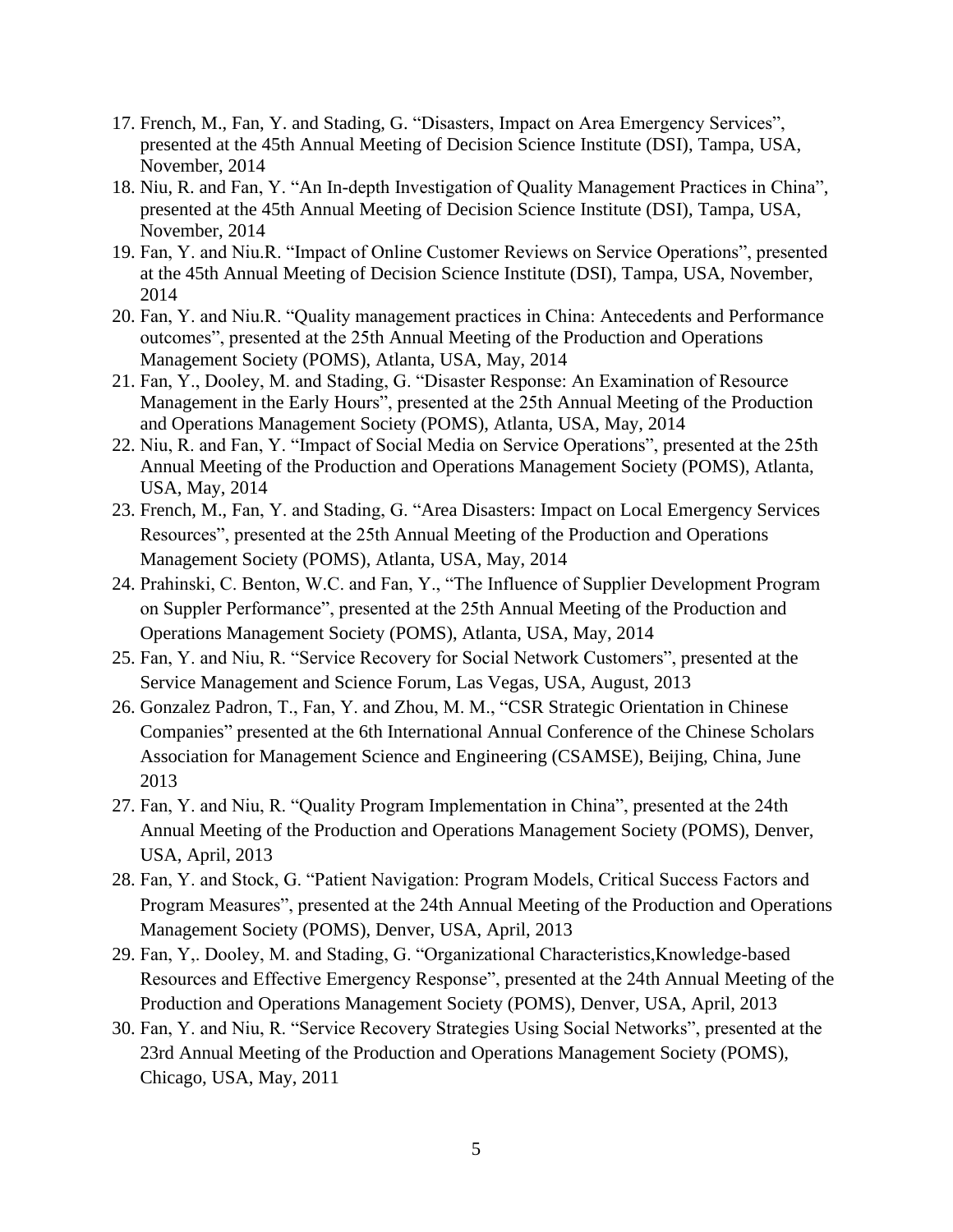- 31. Fan, Y. Prahinski, C. and Klassen, R. "Audit Process Quality in Voluntary Industry Standard Audits, Knowledge-based Antecedents and the Moderating Effect of Clients' Top Management Commitment", presented at the 42<sup>nd</sup> Annual Meeting of the Decision Sciences Institute (DSI), Boston, USA, November, 2011
- 32. Fan, Y. Zhou, M. "Scar or Scratch? The Effect of Ethics Quality Crisis on Firm Performance", presented at the 22<sup>nd</sup> Annual Meeting of the Production and Operations Management Society (POMS), Reno, Nevada, USA, May, 2011
- 33. Fan, Y. Prahinski, C. and Klassen, R. "Knowledge-based Antecedents to Audit Process Quality in Voluntary Industry Standard Audits: Empirical Evidence from ISO 9001 and ISO 14001 Certified Organizations", presented at the 41st Annual Meeting of the Decision Sciences Institute (DSI), San Diego, USA, November, 2010
- 34. Prahinski, C., Benton, W.C. and Fan, Y. " The Influence of Supplier Development on Buyer-Supplier Relationship", presented at the 21st Annual Meeting of the Production and Operations Management Society (POMS), Vancouver, Canada, May, 2010
- 35. Fan, Y., Prahinski, C. And Klassen, R. "Audit Quality, Its Key Drivers, and Outcomes in Voluntary Industry Standards Auditing" presented at the 40<sup>th</sup> Annual Meeting of the Decision Sciences Institute (DSI), New Orleans, USA, November, 2009
- 36. Prahinski, C., Benton, W.C. and Fan, Y. "The Influence of Supplier Development Program on Buyer-Supplier Relationship", presented at the 39th Annual Meeting of the Decision Sciences Institute (DSI), Baltimore, USA, November, 2008
- 37. Prahinski, C., Benton, W.C. and Fan, Y. "Supplier Development: the Role of the Buyer-Supplier Relationship," presented at The 38th Annual Meeting of the Decision Sciences Institute (DSI), Phoenix, USA, November, 2007
- 38. Prahinski, C., Benton, W.C. and Fan, Y. "The Impact of Supplier Development on Buyer-Supplier Relationship," presented at The Annual Meeting of the Institute of Operations Research and Management Sciences (INFORMS), Seattle, USA, November, 2007
- 39. Fan, Y. Prahinski, C. and Klassen, R. D. "Green product development and environmental excellence: a literature review and future research agenda," presented at The 37th Annual Meeting of the Decision Sciences Institute (DSI), San Antonio, USA, November, 2006
- 40. Prahinski, C. and Fan, Y. "Supplier Evaluation: The Role of Communication Quality and Performance," presented at The 15th Annual Conference of International Purchasing and Supply Education and Research Association (IPSERA), San Diego, USA, April, 2006
- 41. Prahinski, C. and Fan, Y. "A Knowledge-Based View of Supplier Evaluation: the Relationship between Content, Frequency and Performance," presented at The 36th Annual Meeting of the Decision Sciences Institute (DSI), San Francisco, USA, November, 2005

# **GRANTS AND HONORS**

Online Course Grant, UCCS Faculty Resource Center, 2018 Faculty Research Grant, with Niu, R., Webster University, 2017 Faculty Summer Research Grant, College of Business, UCCS, 2016-2017 Faculty Summer Research Grant, College of Business, UCCS, 2015-2016